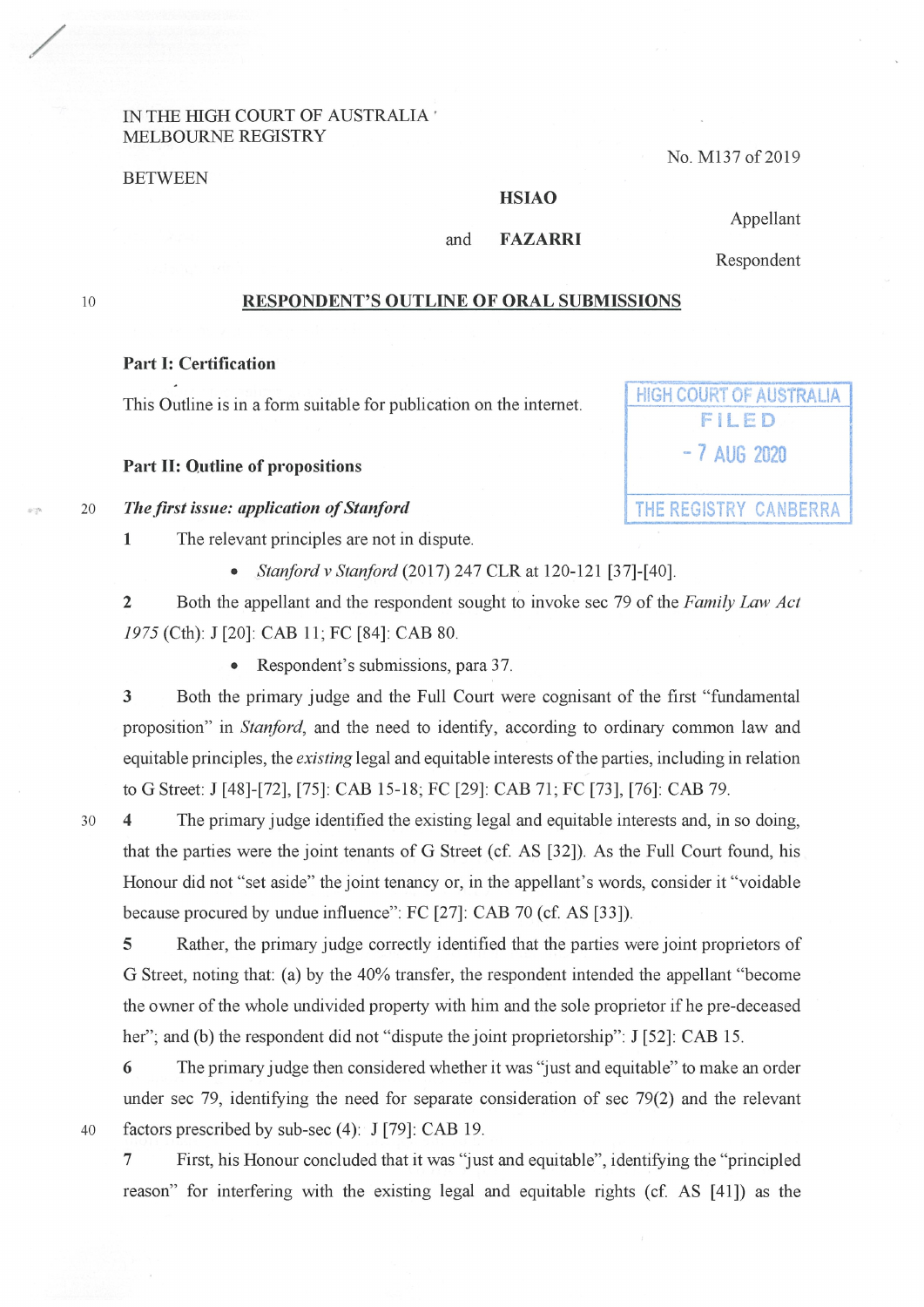assumption on which G Street was acquired was "a long term relationship" as a place to "share their lives", and that expectation of a "de facto or married life relationship" had come to an end: J [76]: CAB 18-19. This was a (proper) basis for the adjustment of the property interests.

• *Stanford v Stanford* (2012) 247 CLR 108 at 122 [42].

**8** Second, his Honour analysed the various factors prescribed by sub-sec (4), acknowledging at various junctures the difficulty in doing so by reason of the appellant's deliberate absence at trial: J [94]-[95], [97]: CAB 21-22.

**9** The circumstances of the 40% interest being obtained by the appellant were correctly described as a distraction, and subsidiary to the real issue, being the assessment of contributions: 10 FC [29]: CAB 71. Absent the finding as to "pressure", the same property settlement would have been made: FC [29]: CAB 71.

• Respondent's submissions, para 52.

## **10** This follows from:

(a) the appellant only being able to claim the most moderate non-financial contributions; and

(b) the respondent having made the overwhelming financial contributions to the acquisition, conservation and improvement of G Street: J [67]: CAB 18; J [104]: CAB 23; FC [29]: CAB 71.

**11** As concerns the Deed, the primary judge extracted part of it: J [54]-[57]: CAB 16.

20 The Full Court correctly found there was "no basis to suggest that the primary judge failed to

take the [D]eed into account": FC [72]: CAB 79.

• Respondent's submissions, paras 43-50.

# *The second issue: adducing further evidence pursuant to s 93A(2) of the Act*

**12** The principles applicable to the exercise of discretion under s 93A(2) are not in dispute.

• *CDJ v VAJ* (1998) 197 CLR 172 at 200 [104], 201 [109], 201-202 [111], 203-204 [113]-[116].

**13** Almost all of the documents and items of evidence were in the appellant's possession or available to her as at the date of the trial but were not adduced, because the appellant had not 30 complied with orders for the preparation of, nor participated in, the trial.

- FC [6], [19]: CAB 64-65, 67.
- See also, Adjournment Judgment, [48], [77], [84]: Respondent's Book of Further Materials, 30, 36, 37.

**14** The remaining four were not obtained by the appellant until after trial, but, apart from one medical report, could have been: FC [19]: CAB 67.

 $\overline{2}$